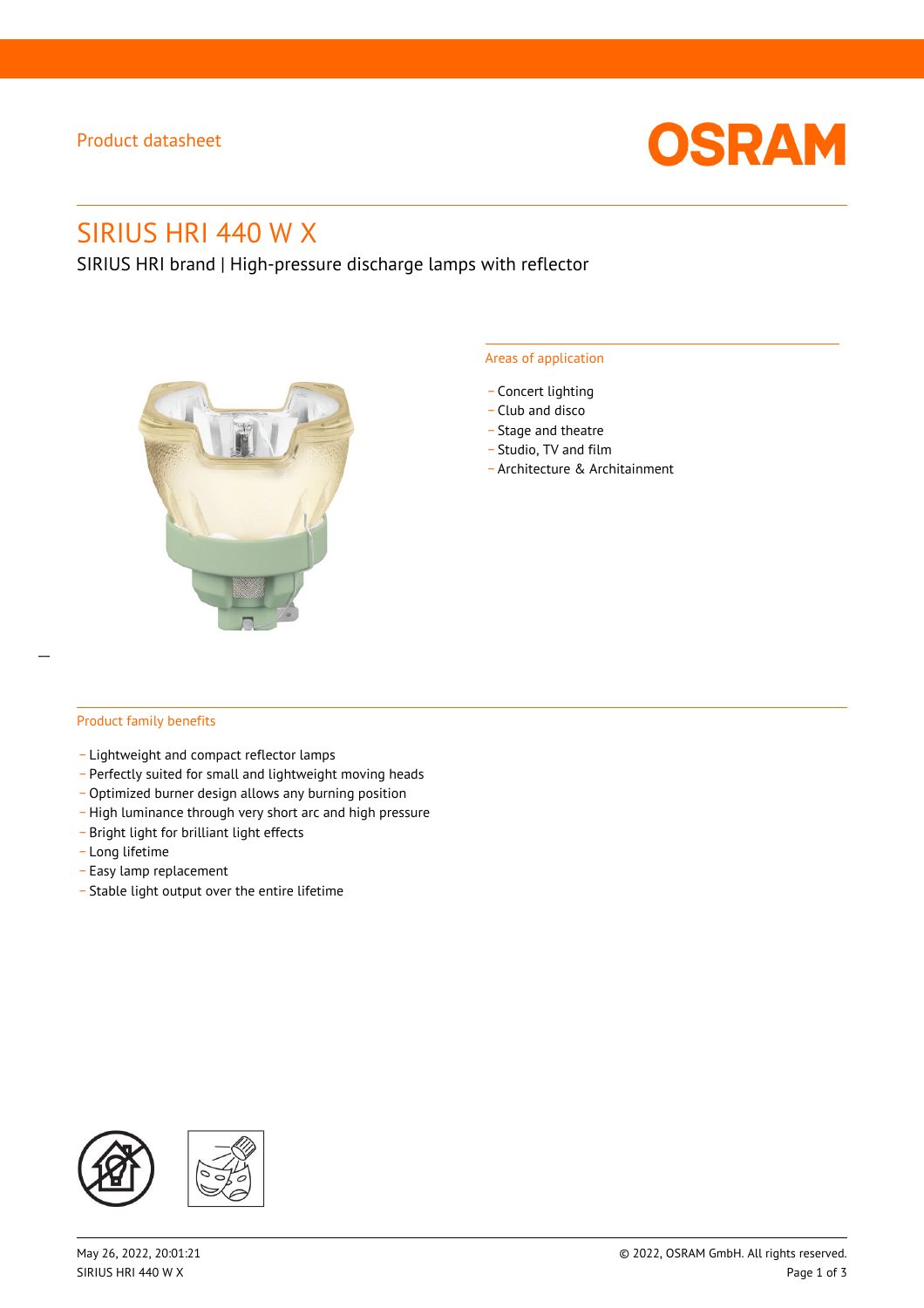## Product datasheet

## Technical data

## **Electrical data**

| Nominal wattage        | 440.00 W |
|------------------------|----------|
| <b>Nominal current</b> | 5.3 A    |
| Nominal voltage        | 83.0 V   |

## **Photometrical data**

| <b>Nominal luminous flux</b> | 22800 lm |
|------------------------------|----------|
| Color temperature            | 7000 K   |
| Color rendering index Ra     | 80       |

## **Dimensions & weight**

| <b>Diameter</b> | 58.0 mm          |
|-----------------|------------------|
| Length          | 71.0 mm          |
| Arc length      | $1.0 \text{ mm}$ |

## **Lifespan**

| Lifespan | 1500 h |
|----------|--------|

#### **Environmental information**  $\overline{\phantom{a}}$

| Information according Art. 33 of EU Regulation (EC) 1907/2006 (REACh) |                                    |  |  |
|-----------------------------------------------------------------------|------------------------------------|--|--|
| Date of Declaration                                                   | 07-04-2022                         |  |  |
| <b>Primary Article Identifier</b>                                     | 4062172017442                      |  |  |
| Candidate List Substance 1                                            | No declarable substances contained |  |  |
| Declaration No. in SCIP database                                      | No declarable substances contained |  |  |